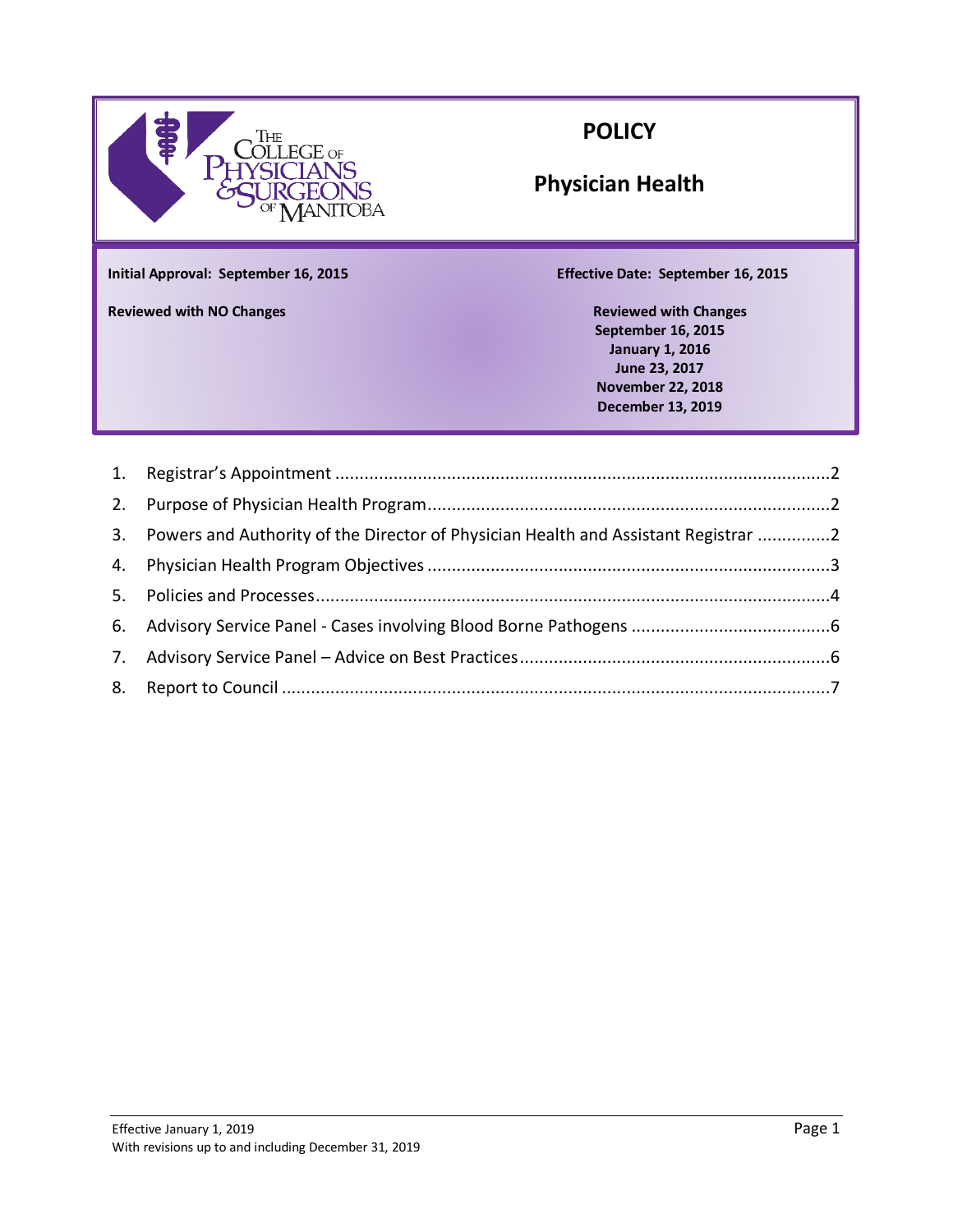#### <span id="page-1-0"></span>1. Registrar's Appointment

- 1.1 A Physician Health Program is established and maintained by the Registrar, and administration of the program as assigned to the Assistant Registrar.
- 1.2 The Registrar shall appoint a registrant to be the Director of the Physician Health Program for a period of up to three years and that appointment may be renewed or revoked at the discretion of the Registrar.

### <span id="page-1-1"></span>2. Purpose of Physician Health Program

- 2.1 Operate the Physician Health Program of CPSM in accordance with the policies of Council set out below;
- 2.2 Appoint Advisory Service Panels to provide advice to CPSM or Council on specific health issues (e.g. Blood Borne Pathogens, Medical Marijuana) in relation to specific registrants or as to matters of best practice;
- 2.3 Provide advice to Council with respect to trends and best practices in relation to the Physician Health Program of CPSM;
- 2.4 Make referrals to the Registrar where the Director of Physician Health and Assistant Registrar believe that the conduct of a registrant who is in the Physician Health Program warrants referral to the Registrar.

### <span id="page-1-2"></span>3. Powers and Authority of the Director of Physician Health and Assistant Registrar

- 3.1 All powers and authority of the Director of Physician Health are to be exercised jointly with the Director of Physician Health and the Assistant Registrar responsible administratively for Physician Health Program.
- 3.2 The Director of the Physician Health Program, in conjunction with the Assistant Registrar, has the authority to use staff resource time for administration support of the Physician Health Program and meetings related thereto.
- 3.3 The Director of Physician Health and Assistant Registrar have the authority to operate the Health Program of CPSM in accordance with Council policies set out herein, including the following authorities:
	- 3.3.1. to establish its own processes and policies for the operation of the Physician Health Program provided that the processes and polices are consistent with the Council's policies set out below;
	- 3.3.2. to establish criteria within which the Director of Physician Health and Assistant Registrar may exercise such authority: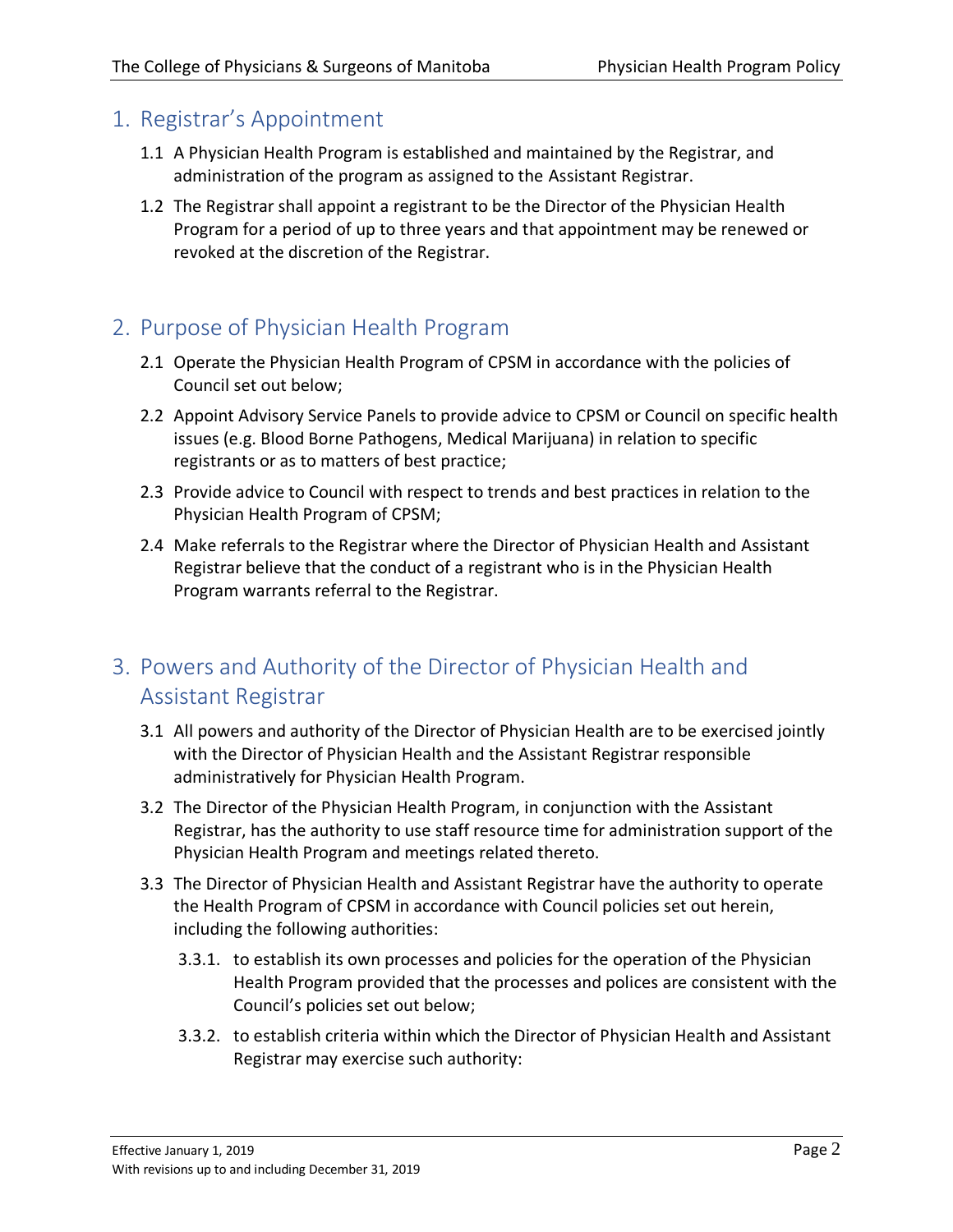- 3.3.2.a. to determine whether it is appropriate to ask a registrant participating in the Health Program to provide an undertaking to CPSM in relation to the registrant's practice;
- 3.3.2.b. to accept undertakings from registrant;
- 3.3.2.c. to refer any registrant who is participating in the Health Program to the Registrar where the Director of Physician Health and Assistant Registrar believes that it is warranted in the public interest;
- 3.3.2.d. to vary the terms of an undertaking given by any registrant who is participating in the Health Program whether or not the undertaking was provided to CPSM through the registrant's involvement in other CPSM processes (e.g. investigation or registration), provided that the term to be varied is related to the registrant's health condition;
- 3.3.2.e. to release any registrant in the Health Program from one or more terms of the registrant's undertaking, whether or not the undertaking was provided to CPSM through the registrant's involvement in other CPSM processes (e.g. investigation or registration), provided the term is related to the registrant's health condition;
- 3.3.2.f. to waive a breach of a registrant's undertaking where the Director of Physician Health and Assistant Registrar are satisfied that waiver is in the public interest.
- 3.3.3. to establish processes for effective monitoring of undertakings pertaining to registrants' health.
- 3.4 The Director of Physician Health and Assistant Registrar have no authority to vary or release any condition on a registrant's license or registration unless the person or committee responsible for the imposition of that condition has specifically authorized the Director of Physician Health and Registrar to do so.
- 3.5 The Director of Physician Health and Assistant Registrar have the authority to appoint Advisory Service Panels to advise the Physician Health Program on:
	- 3.5.1. Specific cases involving registrants with a health issue which warrants expert input (e.g. blood borne pathogens, medical marijuana);
	- 3.5.2. Issues relevant to establishment of best practices in the Health Program.

### <span id="page-2-0"></span>4. Physician Health Program Objectives

- 4.1. The Physician Health Program has the following objectives:
	- 4.1.1. Early identification and monitoring of a registrant (including those who are not physicians) who has a health issue which has the potential to adversely impact the registrant's ability to practice medicine safely;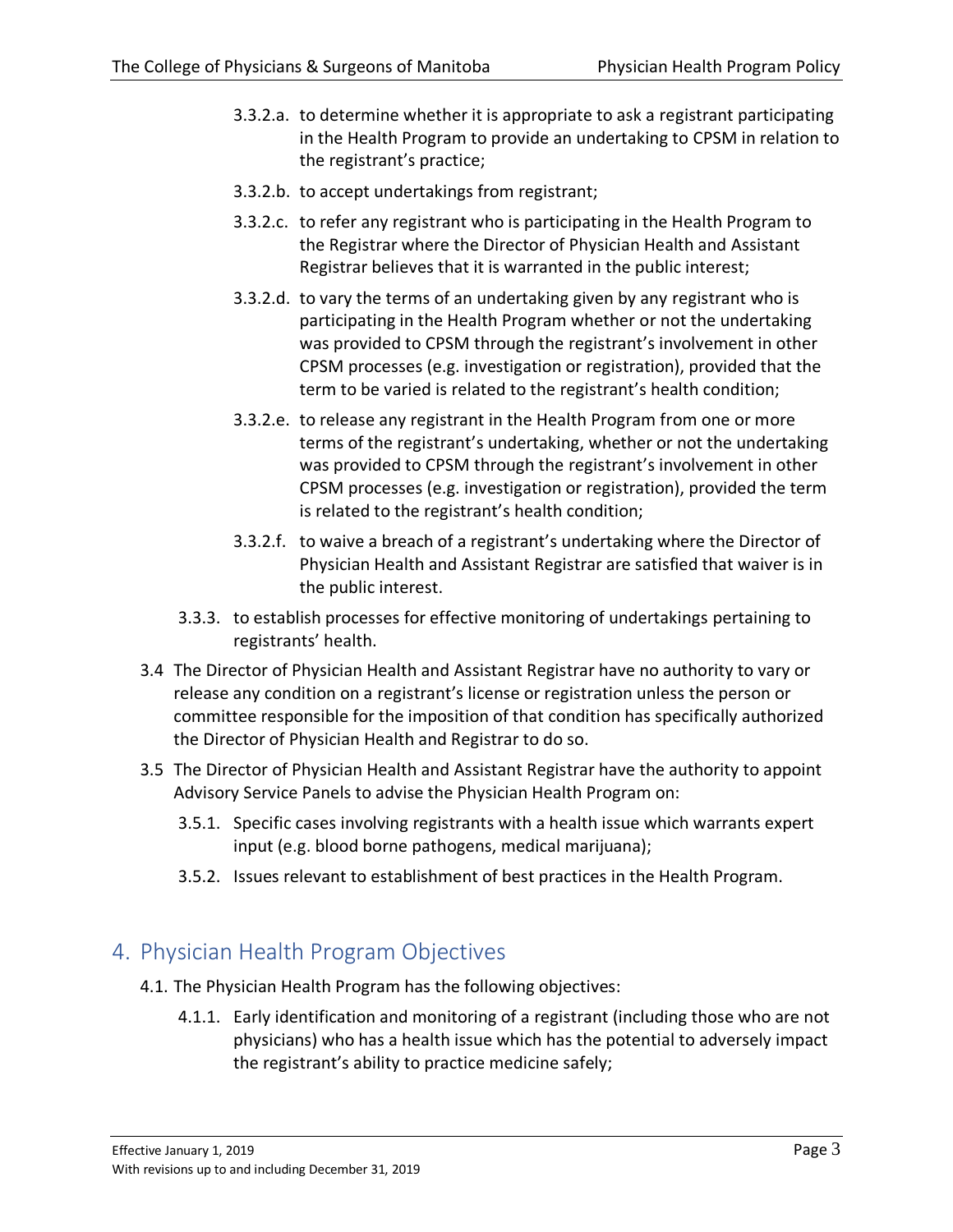- 4.1.2. Adoption of a remedial approach to dealing with a registrant who has health issues where the registrant is cooperative in the process, has insight into the registrant's own health status and is compliant with treatment and rehabilitation;
- 4.1.3. Collaboration with a registrant who has health issues and the registrant's care givers with the goal of creating an environment in which the registrant can practice medicine safely.

#### <span id="page-3-0"></span>5. Policies and Processes

- 5.1. The Physician Health Program shall operate in accordance with policies and processes consistent with objectives.
	- 5.1.1. Where, in the opinions of the Director of Physician Health and Assistant Registrar, a registrant:
		- is non-cooperative; and/or
		- is non-compliant with treatment or rehabilitation; and/or
		- has breached their undertaking in a manner warranting referral; and/or
		- intervention is indicated for any other reason,

the registrant must be promptly referred to the Registrar with a request that the registrant be referred to the Investigation Committee.

- 5.1.2. Where the Registrar is advised that a registrant has a health issue which has the potential to adversely impact the registrant's ability to practice medicine safely, the Registrar shall refer the matter to the Director of Physician Health and Assistant Registrar, and the following process shall apply:
	- The Director of Physician Health and Assistant Registrar must assess what, if any, steps must be taken to address immediate concerns about the registrant's ability to practice medicine safely, including determining whether, in their opinion, the registrant must provide an undertaking to cease or to restrict practice until the registrant has the written permission of the Director of Physician Health and Assistant Registrar releasing the registrant from all or part of the undertaking. Where such an undertaking is considered appropriate by the Director of Physician Health and Assistant Registrar, resumption of practice or removal of some or all of the restrictions is dependent upon evidence satisfactory to the Director of Physician Health and Assistant Registrar that the registrant is well enough to return to practice or to practise without some or all of the restrictions as the case may be.
	- Evaluation of whether a registrant is well enough to return to practice or practice without some or all of the restrictions may be based upon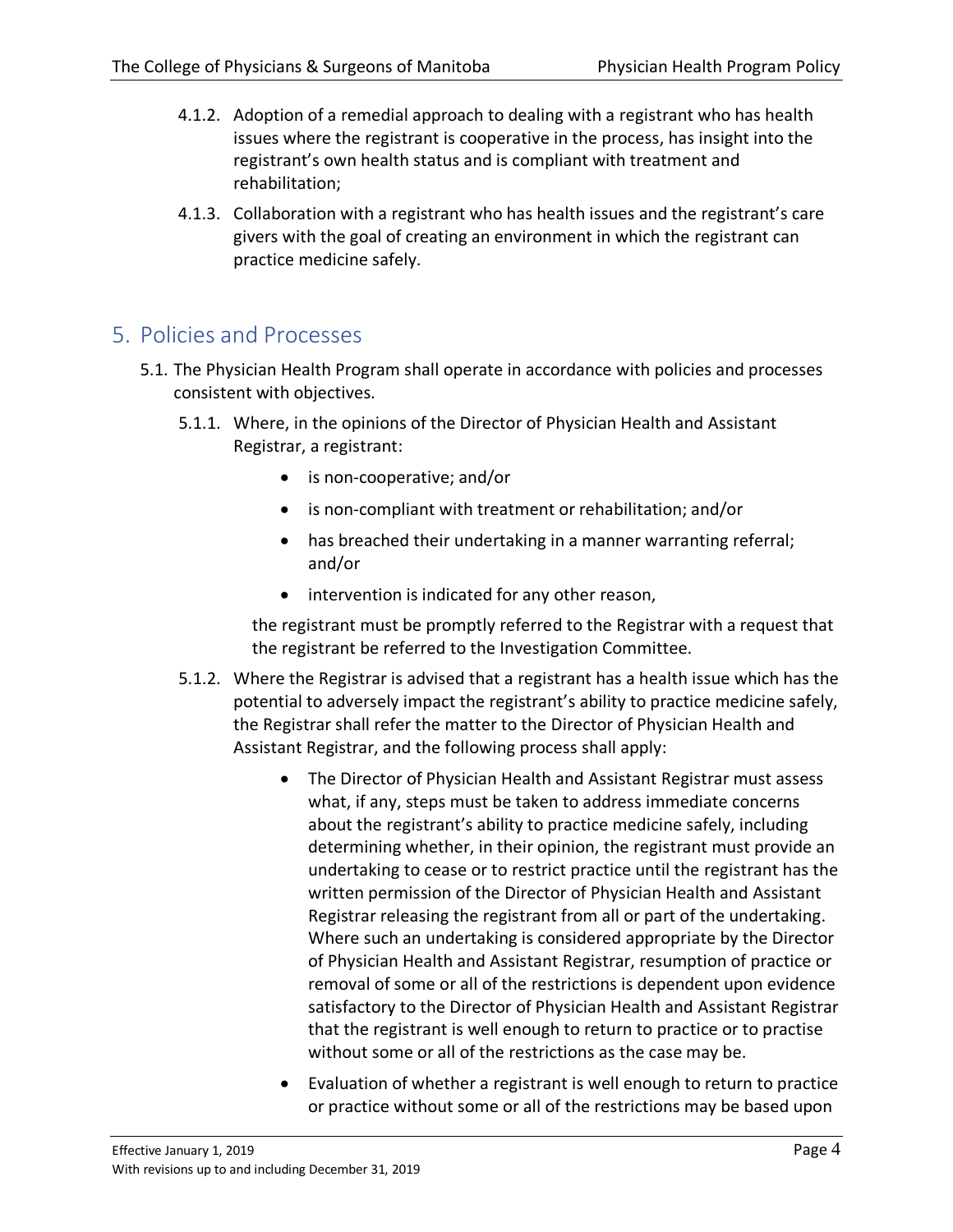reports of the registrant's own caregivers and/or upon an independent assessment by professionals acceptable to the Director of Physician Health and Assistant Registrar.

- Whether or not a registrant has signed an undertaking to cease practice or to restrict practice, the Director of Physician Health and Assistant Registrar may require a registrant to provide a written undertaking creating obligations on the part of the registrant, to facilitate monitoring of the registrant's health and its impact on the registrant's ability to practice safely, including to:
	- o participate in an on-going care plan (family physician, psychiatrist, addictionologist, etc.) approved by the Director of Physician Health and Assistant Registrar; and/or
	- o participate in group meetings as appropriate (e.g. AA, NA, Homewood alumni, Physicians at Risk, etc.) as approved by the Director of Physician Health and Assistant Registrar; and/or
	- o make disclosure to appropriate individuals in the workplace setting to promote a safe and supportive practice environment; and/or
	- o limit practice to a restricted work setting/location and/or type and/or volume and/or under supervision as deemed appropriate by the Director of Physician Health and Assistant Registrar.
- 5.1.3. Where a registrant with an addiction who is participating in the Physician Health Program relapses, provided:
	- 5.1.3.a. the Director of Physician Health and the Assistant Registrar have the opinion that it is in the public interest to do so, and
	- 5.1.3.b. the registrant is compliant with the requirement to immediately report the relapse and cease practice until the Director of Physician Health and Assistant Registrar are satisfied that the registrant may safely return to practice

the Director of Physician Health and Assistant Registrar have the authority to continue to work with and support the registrant in the Physician Health Program.

5.1.4. As part of its monitoring process, the Director of Physician Health and Assistant Registrar must establish a system to ensure that it is notified when a registrant participating in the Physician Health Program is the subject of a complaint.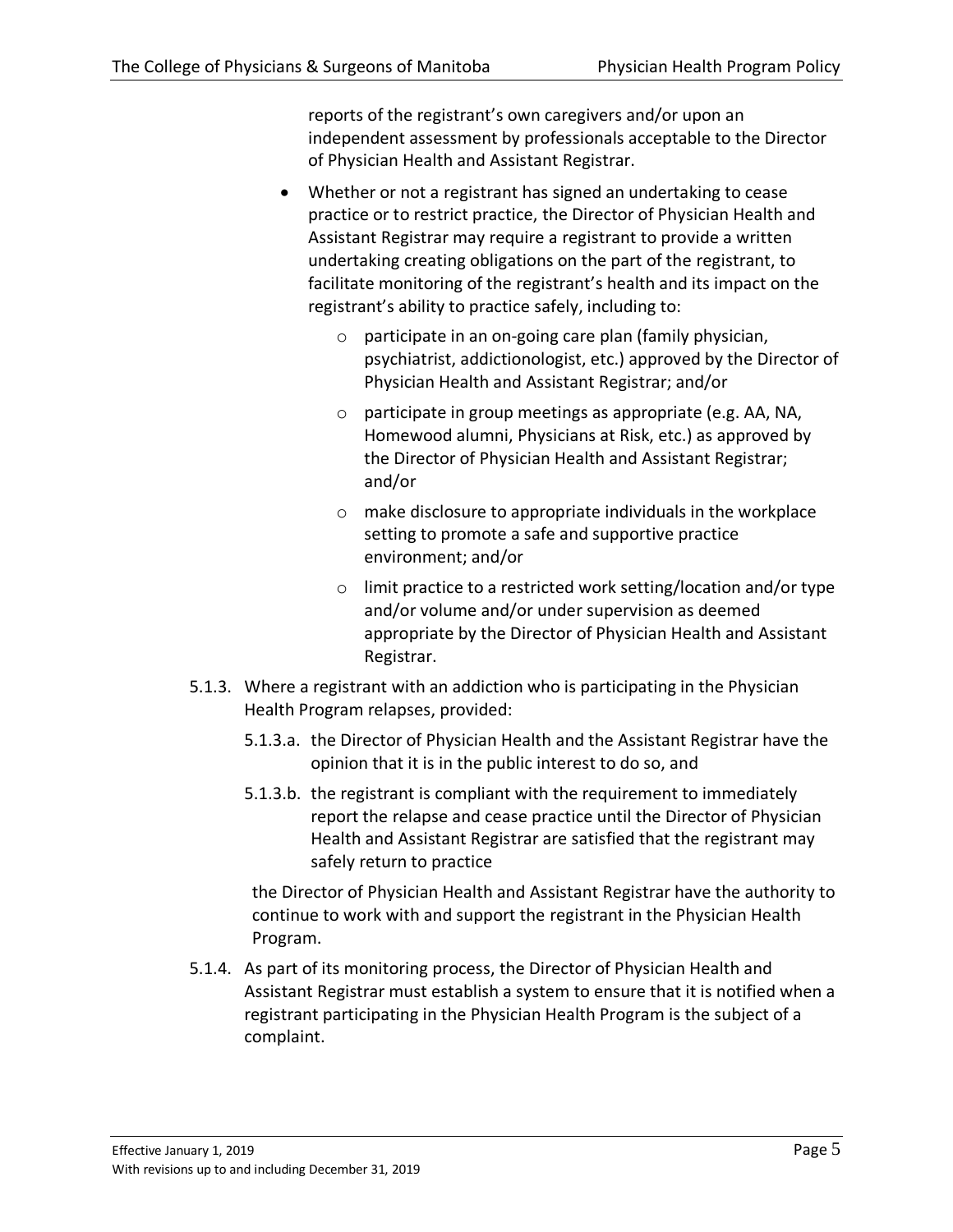#### <span id="page-5-0"></span>6. Advisory Service Panel - Cases involving Blood Borne Pathogens

- 6.1 Composition of Advisory Service Panel on Blood Borne Pathogen Issues
	- 6.6.1. In all cases where the Director of Physician Health and Assistant Registrar appoints an Advisory Service Panel to advise it in relation to an individual registrant with a blood borne pathogen:
		- 6.6.1.a. The Chair of the Panel must be an infectious disease specialist;
		- 6.6.1.b. The Director of Physician Health and the Assistant Registrar have the authority to appoint the remainder of the Panel members, taking into account the type of medical practice of the registrant under review who is sero-positive for a blood borne pathogen.
	- 6.2 Authority of the Advisory Service Panel
		- 6.2.1. The Advisory Service Panel has authority to assess the individual medical practice activities of the registrant who is sero-positive for a blood borne pathogen and to advise the Director of Physician Health and Assistant Registrar on appropriate modifications based on the best scientific, ethical and epidemiological principles.
		- 6.2.2. In providing advice, the Advisory Service Panel must operate within the following principles:
			- 6.2.2.a. The advice must be based on recent scientific, ethical and epidemiological principles.
			- 6.2.2.b. The assessment of modifications required to a registrant's practice must be based upon the test of public protection.
			- 6.2.2.c. The members of the Advisory Service Panel must maintain confidentiality and protect the anonymity of registrants who are seropositive for blood borne pathogens.
			- 6.2.2.d. An Advisory Service Panel appointed to advise the Director of Physician Health and Assistant Registrar in relation to an individual registrant also has the authority to provide advice to the Director of Physician Health and Assistant Registrar about the latest scientific information and best practices regarding registrants who have blood borne pathogens or who are dealing with patients who have blood borne pathogens.

#### <span id="page-5-1"></span>7. Advisory Service Panel – Advice on Best Practices

7.1 Composition of Advisory Service Panel

Where the Director of Physician Health and Assistant Registrar appoint an Advisory Service Panel to provide advice on best practices in relation to a health issue, the Director of Physician Health and Assistant Registrar have the authority to appoint the Panel members.